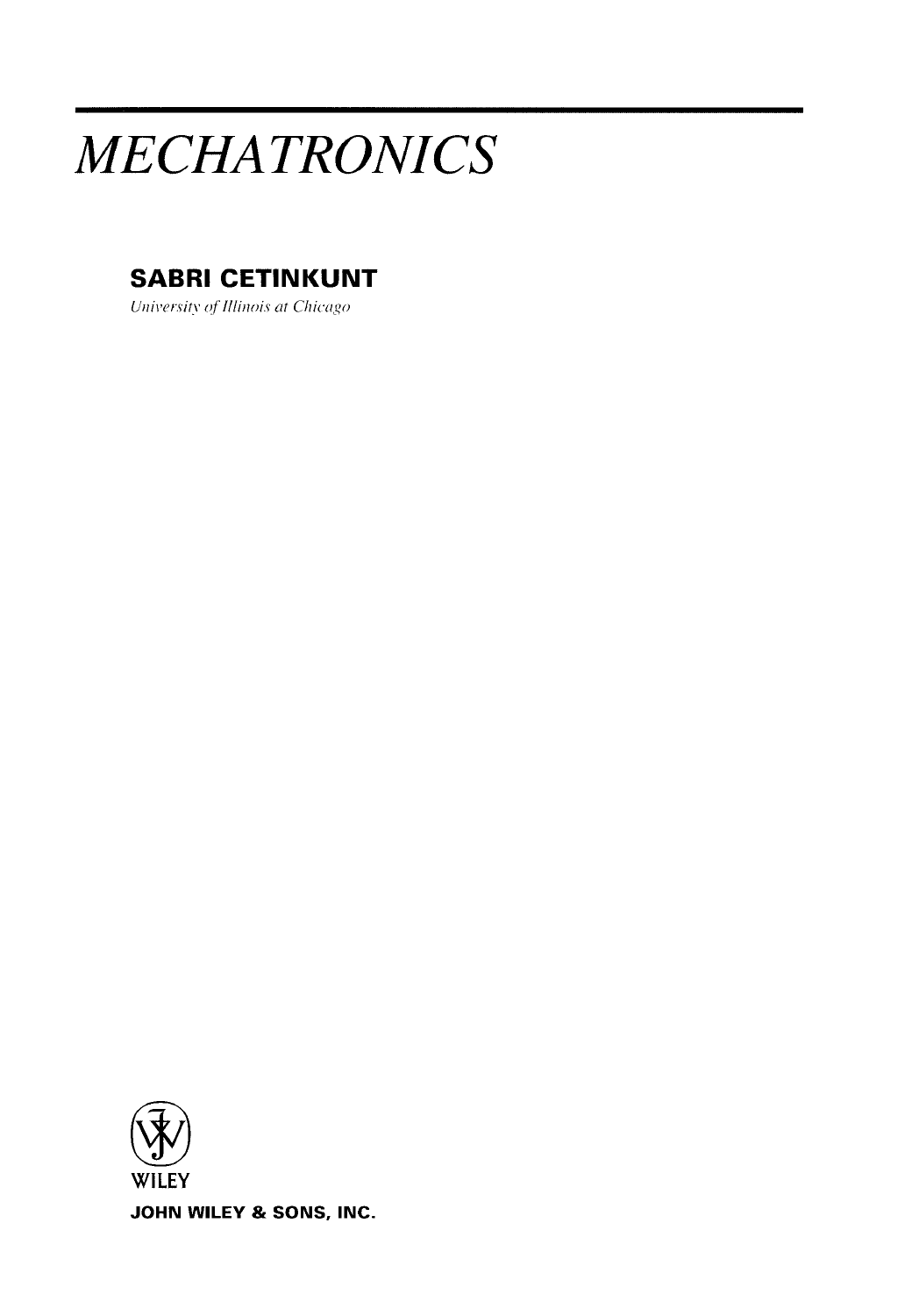## *CONTENTS*

#### *PREFACE* **vii**

#### **CHAPTER** 1 *INTRODUCTION TO MECHATR0N1CS* 1

- 1.1 Introduction 1
- 1.2 Case Study: Modeling and Control of Combustion Engines 13
	- 1.2.1 Diesel Engine Components 14
	- l .2.2 Engine Control System Components **20**
	- 1.2.3 Engine Modeling with Lug Curve **22**
	- 1.2.4 Engine Control Algorithms: Engine Speed Regulation Using Fuel Map and a Proportional Control Algorithm 26
- 1.3 Problems 26

#### **CHAPTER** 2 CLOSED-LOOP CONTROL **29**

- 2.1 Components of a Digital Control System **30**
- 2.2 The Sampling Operation and Signal Reconstruction 32
	- 2.2.1 Sampling: A/D Operation 32
	- 2.2.2 Sampling Circuit 32
	- 2.2.3 Mathematical Idealization of the Sampling Circuit 34
	- 2.2.4 Signal Reconstruction: D/A Operation 39
	- 2.2.5 Real-Time Control Update Methods and Time-Delay  $42$
	- 2.2.6 Filtering and Bandwidth Issues 44
- 2.3 Open-Loop Control versus Closcd-Loop Control 46
- 2.4 Performance Specifications for Control Systems 49
- 2.5 Time Domain and s-Domain Correlation of Signals 51
	- 2.5.1 Selection of Pole Locations 52
	- 2.5.2 Step Response of a Seeond-Order System 52
	- 2.5.3 Standard Filters 56
	- 2.5.4 Steady-State Response 56
- 2.6 Stability of Dynamic Systems 58
	- 2.6.1 Bounded Input-Bounded Output Stability 59
- 2.7 The Root Locus Method 60
- 2.8 Basic Feedback Control Types 64
	- 2.8.1 Proportional Control 67
		- 2.8.2 Derivative Control 68
		- 2.8.3 Integral Control 69
		- 2.8.4 PI Control 70
		- 2.8.5 PD Control 72
		- 2.8.6 PID Control 73
- 2.9 Translation of Analog Control to Digital Control 74 2.9.1 Finite Difference Approximations
	- 76
- 2.10 Problems 78

#### **CHAPTER 3** MECHANISMS FOR MOTION *TRANSMISSION* 81

- 3.1 Introduction 81
- 3.2 Rotary-to-Rotary Motion Transmission Mechanisms 84
	- 3.2.1 Gears 84
	- 3.2.2 Belt and Pulley 85
- 3.3 Rotary-to-Translational Motion Transmission Mechanisms 87
	- 3.3.1 Lead Screw and Ball Screw Mechanisms 87
	- 3.3.2 Rack-and-Pinion Mechanism 89
	- 3.3.3 Belt and Pulley **90**
- 3.4 Cyclic Motion Transmission Mechanisms 91 3.4.1 Linkages **91** 
	- 3.4.2 Cams **92**
- 3.5 Shaft Misalignments and Flexible Couplings **101**
- 3.6 Actuator Sizing **102** 3.6.1 Inertia Match Between Motor and Load **108**
- 3.7 Homogeneous Transformation Matrices **110**
- 3.8 Problems **119**

#### **CHAPTER 4** MICROCONTROLLERS **123**

- 4.1 Embeddcd Computers versus Nonembeddcd Computers **123** 
	- 4.1.1 Design Steps of an Embedded Microcontroller-Based Mechatronic System **125**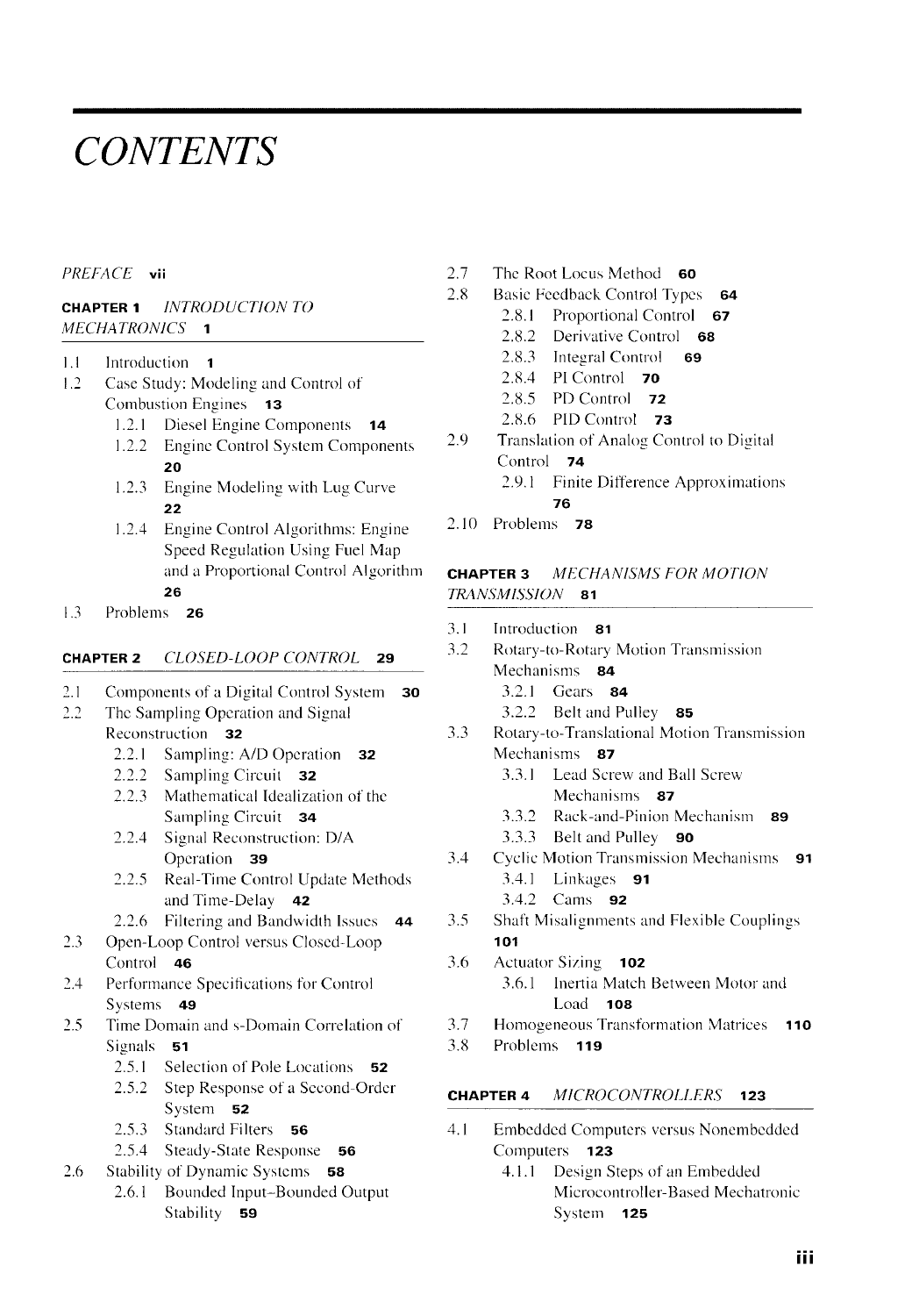|                  | 4.1.2                                      | Microcontroller Development Tools<br>125                   |  |
|------------------|--------------------------------------------|------------------------------------------------------------|--|
|                  | 4.1.3                                      | Microcontroller Development Tools<br>for PIC 18F452<br>127 |  |
| 4.2              |                                            | <b>Basic Computer Model</b><br>129                         |  |
| 4.3              | Microcontroller Hardware and Software: PIC |                                                            |  |
|                  | 18F452                                     | 133                                                        |  |
|                  | 4.3.1                                      | Microcontroller Hardware<br>133                            |  |
|                  | 4.3.2                                      | Microprocessor Software<br>137                             |  |
|                  | 4.3.3                                      | I/O Peripherals of PIC 18F452<br>139                       |  |
| 4.4              | Interrupts                                 | 145                                                        |  |
|                  | 4.4.1                                      | General Features of Interrupts                             |  |
|                  | 4.4.2                                      | 145<br>Interrupts on PIC 18F452                            |  |
| 4.5              | Problems                                   | 147<br>152                                                 |  |
|                  |                                            |                                                            |  |
| <b>CHAPTER 5</b> |                                            | <b>ELECTRONIC COMPONENTS FOR</b>                           |  |
|                  |                                            | MECHATRONIC SYSTEMS 153                                    |  |
| 5.1              | Introduction                               | 153                                                        |  |
| 5.2              |                                            | <b>Basics of Linear Circuits</b><br>153                    |  |
| 5.3              |                                            | <b>Equivalent Electrical Circuit Methods</b><br>156        |  |
|                  | 5.3.1                                      | Thevenin's Equivalent Circuit<br>157                       |  |
|                  | 5.3.2                                      | Norton's Equivalent Circuit<br>157                         |  |
| 5.4              | Impedance                                  | 160                                                        |  |
|                  |                                            | 5.4.1 Concept of Impedance<br>160                          |  |
|                  | 5.4.2                                      | Amplifier: Gain, Input Impedance,                          |  |
|                  |                                            | and Output Impedance 163                                   |  |
|                  | 5.4.3                                      | Input and Output Loading Errors                            |  |
|                  |                                            | 164                                                        |  |
| 5.5              |                                            | Semiconductor Electronic Devices<br>166                    |  |
|                  | 5.5.1                                      | Semiconductor Materials<br>166                             |  |
|                  | 5.5.2                                      | <b>Diodes</b><br>168                                       |  |
|                  | 5.5.3                                      | Transistors 172                                            |  |
| 5.6              |                                            | Operational Amplifiers 183                                 |  |
|                  |                                            | 5.6.1 Basic Op-Amp<br>- 184                                |  |
|                  |                                            | 5.6.2 Common Op-Amp Circuits<br>188                        |  |
| 5.7              |                                            | Digital Electronic Devices 201                             |  |
|                  |                                            | 5.7.1 Logic Devices<br>201                                 |  |
|                  | 5.7.2                                      | Decoders 202                                               |  |
|                  | 5.7.3                                      | Multiplexer 202                                            |  |
|                  | 5.7.4                                      | Flip-Flops<br>204                                          |  |
| 5.8              |                                            | Digital and Analog I/O and Their Computer                  |  |
|                  | Interface                                  | 206                                                        |  |
| 5.9              |                                            | D/A and A/D Converters and Their Computer                  |  |
|                  | Interface                                  | 208                                                        |  |
| 5.10             | Problems                                   | 214                                                        |  |

#### **CHAPTER 6** *SENSORS* **217**

- 6.1 Introduction to Measurement Devices **217**
- 6.2 Measurement Device Loading Errors **220**
- 6.3 Wheatstone Bridge Circuit **222** 
	- 6.3.1 Null Method **223**
	- 6.3.2 Deflection Method **223**
- 6.4 Position Sensors **225**  6.4.1 Potentiometer **225**
- 6.4.2 LVDT, Resolver. and Syncro **227**  6.4.3 Encoders **232**  6.4.4 Hall Effect Sensors **237**  6.4.5 Capaeitive Gap Sensors **238**  6.4.6 Magnetostriction Position Sensors **239**  6.4.7 Sonic Distance Sensors **240**  6.4.8 Photoelcctric Distance and Presence Sensors **241**  6.4.9 Presence Sensors: ON/OFF Sensors **243**  6.5 Velocity Sensors **245**  6.5.1 Tachometers **245**  6.5.2 Digital Derivation of Velocity from Position Signal **247**  6.6 Acccleration Sensors **248**  6.6.1 Inertial Accelerometers **249**  6.6.2 Piezoelectric Accelerometers **252**  6.6.3 Strain-Gauge-Based Accelerometers **254**  6.7 Strain, Force, and Torque Sensors **254**  6.7.1 Strain Gauges **254**  6.7.2 Force and Torque Sensors **256**  6.8 Pressure Sensors **259**  6.8.1 Displacement-Based Pressure Sensors **260**  6.8.2 Strain-Gauge-Based Pressure Sensor **261**  6.8.3 Piezoclectric-Based Pressure Sensor **262**  6.8.4 Capaeitance-Based Pressure Sensor **262**  6.9 Temperaturc Sensors **263**  6.9.1 Temperature Sensors Based on Dimensional Change **264**  6.9.2 Temperature Sensors Based on Resistance **264**  6.9.3 Thcrmocouples **265**  6.10 Flow Rate Sensors **267**  6.K). I Mechanical Flow Rate Sensors **267**  6.10.2 Differential Pressure Flow Rate Sensors **269**  6.10.3 Thermal Flow Rate Sensors: Hot Wire Anemometer **271**  6.10.4 Mass Flow Rate Sensors: Coriolis Flow Meters **272**  6.11 Humidity Sensors 272
- 6.12 Vision Systems **273**
- 6.13 Problems **277**

#### **CHAPTER 7** *ELECTROHYDRA ULIC MOTION CONTROL SYSTEMS* **281**

- 7.1 Introduction **281** 
	- 7.1.1 Fundamental Physical Principles **294**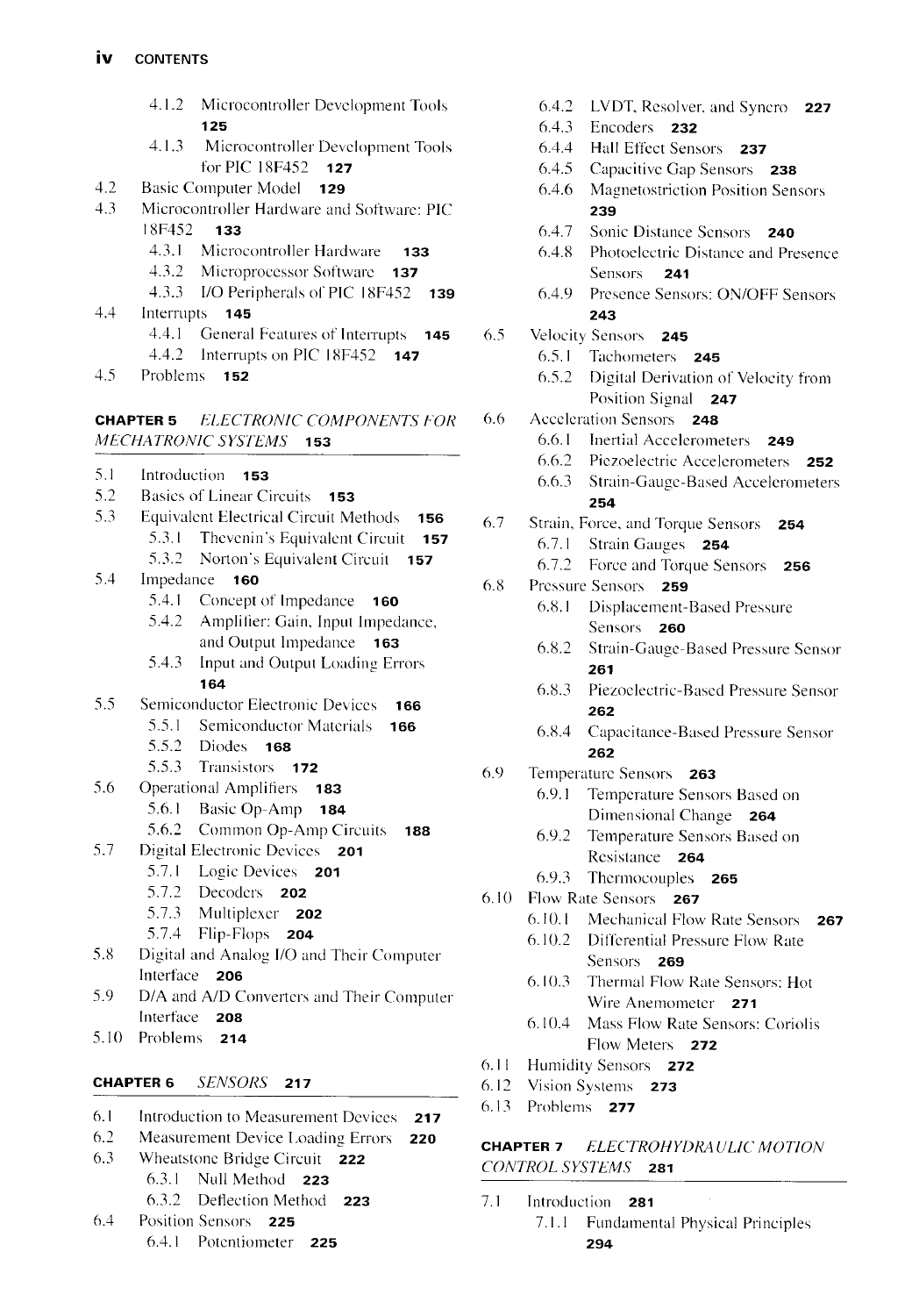- 7.1.2 Analogy Between Hydraulic and Electrical Components **296**
- 7.1.3 Energy Loss and Pressure Drop in Hydraulic Circuits **299**
- 7.2 Hydraulic Pumps **301** 
	- 7.2.1 Types of Positive Displacement Pumps **303**
	- 7.2.2 Pump Performance **307**
	- 7.2.3 Pump Control **313**
- 7.3 Hydraulic Actuators: Hydraulic Cylinder and Rotary Motor **320**
- 7.4 Hydraulic Valves **324** 
	- 7.4.1 Pressure Control Valves **326**
	- 7.4.2 Example: Multifunction Hydraulic Circuit with Poppet Valves **330**
	- 7.4.3 Flow Control Valves **332**
	- 7.4.4 Example: A Multifunction Hydraulic Circuit Using Post-Pressure Compensated Proportional Valves **337**
	- 7.4.5 Directional Flow Control Valves: Proportional and Servo Valves **339**
	- 7.4.6 Mounting of Valves in a Hydraulic Circuit **351**
	- 7.4.7 Performance Characteristics of Proportional and Servo Valves **352**
- 7.5 Sizing of Hydraulic Motion System Components **359**
- 7.6 EH Motion Axis Natural Frequency and Bandwidth Limit **371**
- 7.7 Linear Dynamic Model of a One-Axis Hydraulic Motion System **373** 
	- 7.7.1 Position Controlled Electrohydraulic Motion Axes **375**
	- 7.7.2 Load Pressure Controlled Electrohydraulic Motion Axes **378**
- 7.8 Nonlinear Dynamic Model of a Hydraulic Motion System **379**
- 7.9 Current Trends in Electrohydraulics **381**
- 7.10 Case Studies **384** 
	- 7.10.1 Case Study: Multifunction Hydraulic Circuit of a Caterpillar Wheel Loader **384**
- 7. II Problems **388**

#### **CHAPTER 8** *ELECTRIC A CTUA TORS: MOTOR AND DRIVE TECHNOLOGY* **393**

- 8.1 Introduction **393** 
	- 8.1.1 Steady-State Torque-Speed Range, Regeneration, and Power Dumping **395**
	- 8.1.2 Electric Fields and Magnetic Fields **399**
	- 8.1.3 Permanent Magnetic Materials 412

8.2.1 Operating Principles of Solenoids **423**  8.2.2 DC Solenoid: Electromechanical Dynamic Model **426**  8.3 DC Servo Motors and Drives **430**  8.3.1 Operating Principles of DC Motors **431**  8.3.2 Drives for DC Brush-Type and Brushless Motors **438**  8.4 AC Induction Motors and Drives **447**  8.4.1 AC Induction Motor Operating Principles **448**  8.4.2 Drives for AC Induction Motors **454**  8.5 Step Motors **461**  8.5.1 Basic Stepper Motor Operating Principles **463**  8.5.2 Step Motor Drives **468**  8.6 Switched Reluctance Motors and Drives **471**  8.6.1 Switched Reluctance Motors **471**  8.6.2 SR Motor Control System Components: Drive **475**  8.7 Linear Motors **478**  8.8 DC Motor: Electromechanical Dynamic Model **481**  8.8.1 Voltage Amplifier Driven DC Motor **484** 

8.2 Solenoids **423** 

- 8.8.2 Current Amplifier Driven DC Motor **485**
- 8.8.3 Steady-State Torque-Speed Characteristics of a DC Motor under Constant Terminal Voltage **486**
- 8.8.4 Steady-State Torque-Speed Characteristics of a DC Motor and Current Amplifier **486**
- 8.9 Energy Losses in Electric Motors **488** 
	- 8.9.1 Resistance Losses **489**
	- 8.9.2 Core Losses **490**
	- 8.9.3 Friction and Windage Losses **491**
- 8.10 Problems **491**

#### **CHAPTER 9** *PROCRAMMABLE LOGIC CONTROLLERS* **495**

- 9.1 Introduction **495**
- 9.2 Hardware Components of PLCs **498** 
	- 9.2.1 PLC, CPU, and I/O Capabilities **498** 
		- 9.2.2 Opto-Isolated Discrete Input and Output Modules **502**
	- 9.2.3 Relays, Contactors, Starters **503**
	- 9.2.4 Counters and Timers **505**
- 9.3 Programming of PLCs **505**  9.3.1 Hardwired Seal-In Circuit **509**
- 9.4 PLC Control System Applications **510**